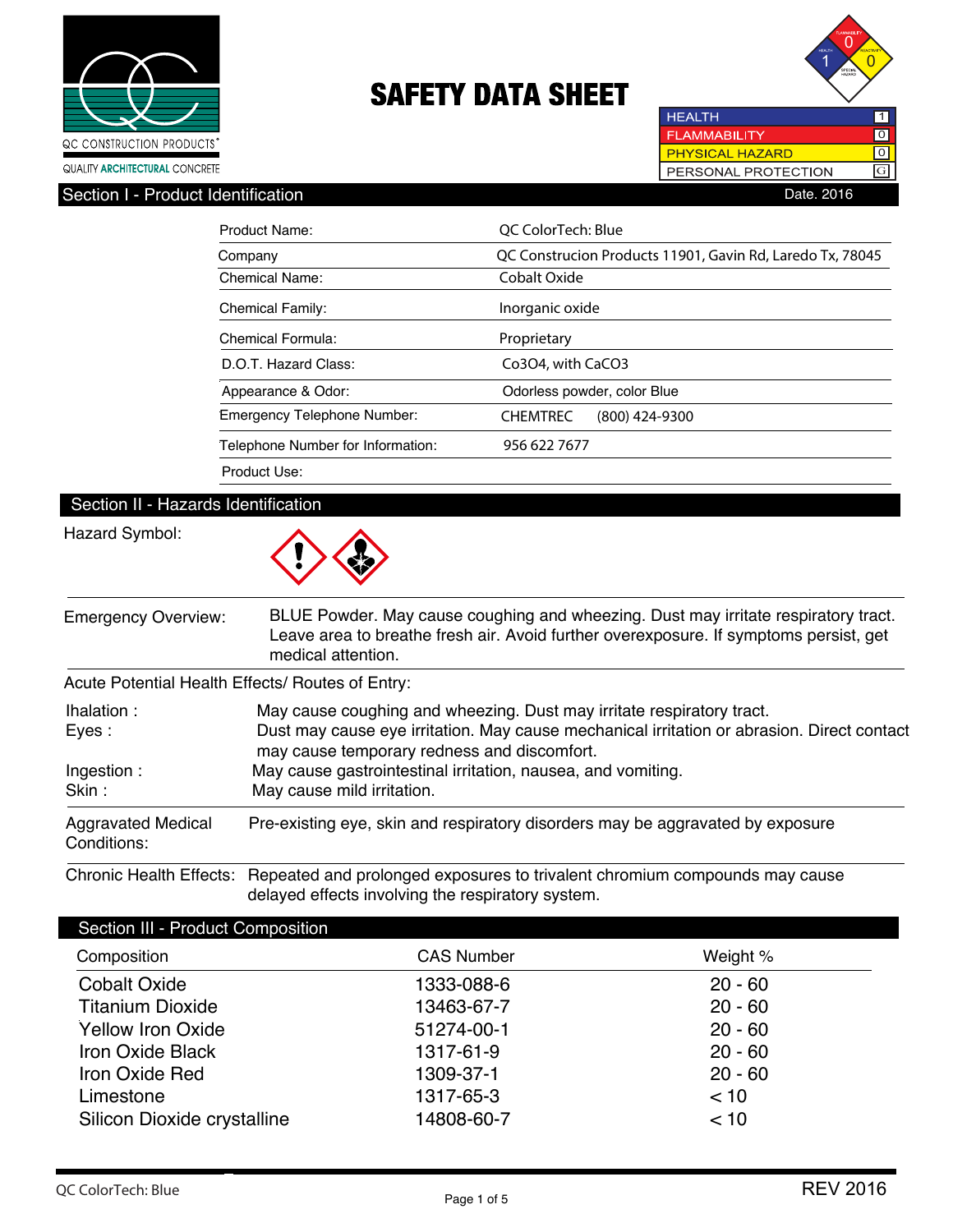### Section IV - First Aid Measures

Inhalation: Remove victim to fresh air.

Skin Contact: Wash with soap and water

Eye Contact: Flush with large amount of water, consult an eye physician.

Ingestion: Do not induce vomiting unless advised by a physician. Call nearest poison control. Seek immediate medical assistance.

### Section V - Fire Fighting Measure

| Flash Point:                           | N/A                                                                                                                                                                                                                                                                                                     |
|----------------------------------------|---------------------------------------------------------------------------------------------------------------------------------------------------------------------------------------------------------------------------------------------------------------------------------------------------------|
| <b>Flammable Limits:</b>               | N/A                                                                                                                                                                                                                                                                                                     |
| <b>Firefighting Media:</b>             | Dry chemical water spray, form CO2                                                                                                                                                                                                                                                                      |
| <b>Special Firefighting Procedure:</b> | Exposure to excessive heat greater than 131 $\degree$ F (55 $\degree$ C) can cause this<br>product to become unstable and slowly auto oxidize from Fe3O4 to Fe2O3,<br>which generates additional heat. Under certain conditions the heat may be<br>sufficient to cause combustible materials to ignite. |
| <b>Unusual Fire Hazards:</b>           | Slow oxidation at elevated temperatures may occur, which generates heat.                                                                                                                                                                                                                                |

### Section VI - Accidental Release Measures

Use appropriate protective equipment. Avoid contact with material. Dampen material with water to control dusting. Scoop up and transfer to appropriate container for disposal. Flush spill area with water.

### Section VII - Handling and Storage

Prevent inhalation of dust and contact with skin and eyes. Clean hands thoroughly after handling. Precautions also apply to emptied containers. Personal protective equipment must be worn during maintenance or repair of contaminated mixer, reactor, or other equipment. Store in sealed containers in a cool, dry, ventilated warehouse location.

#### Section VIII - Exposure Controls / Personal Protection

Personal Protection Equipment



| Respirator:               | Dust mast should be worn. If exposure limits are exceeded, use NIOSH approved dust<br>respirator. |
|---------------------------|---------------------------------------------------------------------------------------------------|
| Ventilation:              | Remove airborne dust.                                                                             |
| Special:                  | N/A                                                                                               |
| Protective Gloves:        | Rubber, cloth or plastic gloves.                                                                  |
| Eye Protection:           | Safety glasses or goggles.                                                                        |
| <b>Other Protective</b>   |                                                                                                   |
| <b>Clothing Required:</b> | N/A                                                                                               |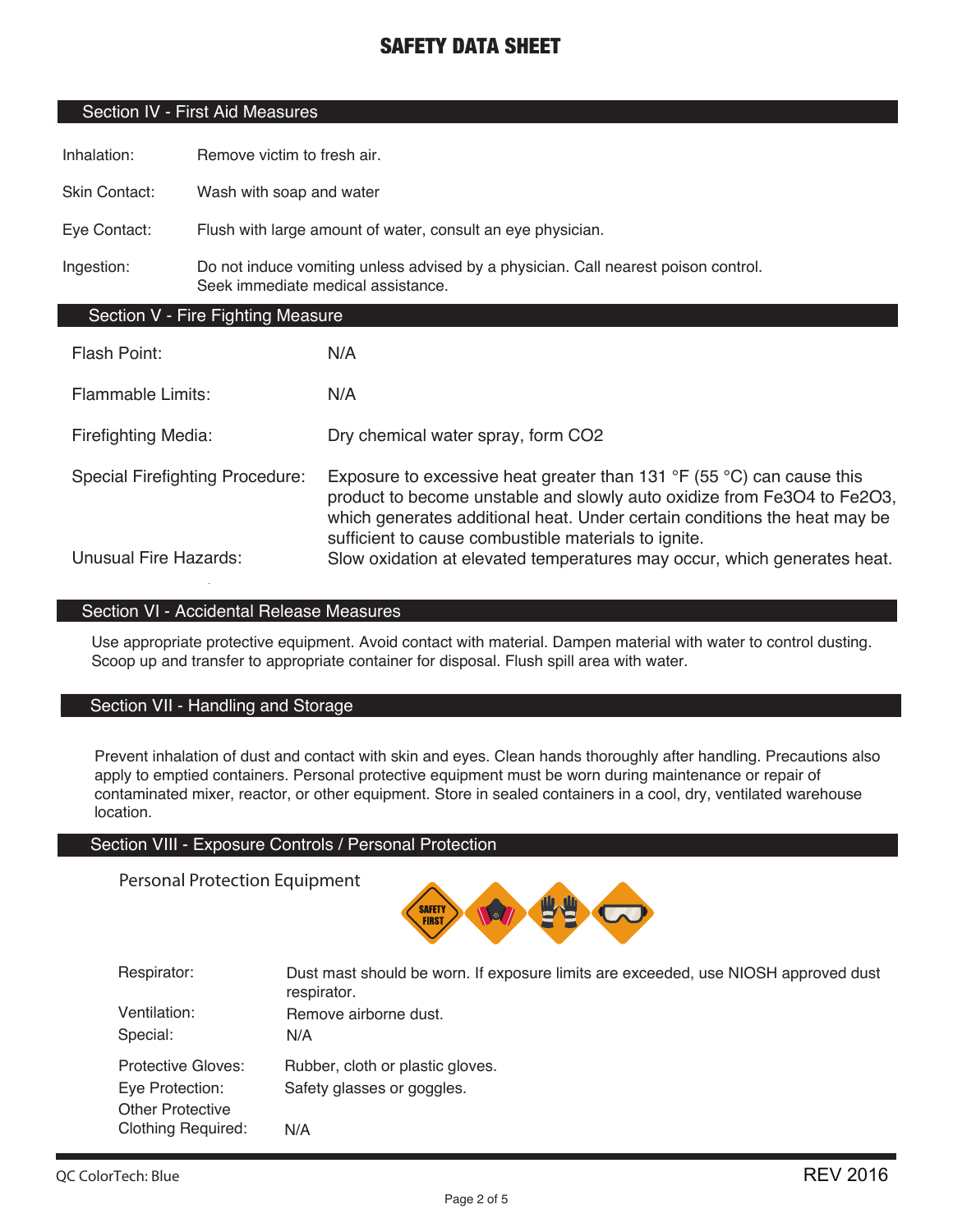| Section VIII - Exposure Controls / Personal Protection |                                             |                                       |                      |                      |  |  |
|--------------------------------------------------------|---------------------------------------------|---------------------------------------|----------------------|----------------------|--|--|
| <b>Chemical Name:</b>                                  | <b>CAS Number:</b>                          | Regulatión:                           | Limit:               | Form:                |  |  |
| <b>TITANIUM DIOXIDE</b>                                | 13463-67-7                                  | <b>ACGIH TWA:</b><br><b>OSHA PEL:</b> | 10 mg/m3<br>15 mg/m3 | Total dust.          |  |  |
|                                                        |                                             | <b>OSHA TWA:</b>                      | 15 mg/m3             | Total dust.          |  |  |
|                                                        |                                             | <b>OSHA TWA:</b>                      | $5$ mg/m $3$         | Respirable fraction. |  |  |
| <b>IRON OXIDE BLACK</b>                                | 1317-61-9                                   | <b>ACGIH TWA:</b>                     | 10 mg/m3             |                      |  |  |
|                                                        |                                             | <b>OSHA PEL:</b>                      | 15 mg/m3             | Total dust.          |  |  |
|                                                        |                                             | <b>OSHA TWA:</b>                      | 15 mg/m3             | Total dust.          |  |  |
|                                                        |                                             | OSHA TWA:                             | $5$ mg/m $3$         | Respirable fraction. |  |  |
| <b>COBALT OXIDE</b>                                    | 1333-088-6                                  | <b>ACGIH TWA:</b>                     | 0.02 mg/m3           |                      |  |  |
|                                                        |                                             | <b>OSHA PEL:</b>                      | $0.1$ mg/m3          | Total dust.          |  |  |
| Yellow Iron Oxide                                      | 51274-00-1                                  | <b>ACGIH TWA:</b>                     | 10 mg/m3             |                      |  |  |
|                                                        |                                             | <b>OSHA PEL:</b>                      | 15 mg/m3             | Total dust.          |  |  |
|                                                        |                                             | <b>OSHA TWA:</b>                      | 15 mg/m3             | Total dust.          |  |  |
|                                                        |                                             | <b>OSHA TWA:</b>                      | $5 \,\mathrm{mg/m}$  | Respirable fraction. |  |  |
| Iron Oxide Red                                         | 1309-37-1                                   | <b>ACGIH TWA:</b>                     | 10 mg/m3             |                      |  |  |
|                                                        |                                             | <b>OSHA PEL:</b>                      | 15 mg/m3             | Total dust.          |  |  |
|                                                        |                                             | <b>OSHA TWA:</b>                      | 15 mg/m3             | Total dust.          |  |  |
|                                                        |                                             | <b>OSHA TWA:</b>                      | $5$ mg/m $3$         | Respirable fraction  |  |  |
|                                                        |                                             |                                       |                      |                      |  |  |
|                                                        | Cootion IV Dhugical and Chamical Proportion |                                       |                      |                      |  |  |

| Section IX - Physical and Chemical Properties |                                                                      |
|-----------------------------------------------|----------------------------------------------------------------------|
| Specific Gravity (H2O=1):                     | $4.2 - 4.9$                                                          |
| <b>Boiling Point:</b>                         | N/A                                                                  |
| <b>Melting Point:</b>                         | N/A                                                                  |
| <b>Vapor Pressure:</b>                        | N/A                                                                  |
| <b>Vapor Density:</b>                         | N/A                                                                  |
| <b>Evaporation Rate:</b>                      | N/A                                                                  |
| Solubility In Water:                          | Insoluble (Dispersible)                                              |
| pH / 10% Solution:                            | $4.0 - 7.0$                                                          |
| Section X - Reactivity / Estability           |                                                                      |
| Reactivity:                                   | Stable                                                               |
| Incompatibilities:                            | Strong oxidizing agents, strong acids.                               |
| Decomposition or Byproducts:                  | None                                                                 |
| Hazardous Polymerization:                     | Will not occur.                                                      |
| Conditions to Avoid:                          | Storage at temperatures above 140 °F due to possible slow oxidation. |
| Section XI - Toxicological Information        |                                                                      |
| No Data Available                             |                                                                      |
|                                               |                                                                      |

# Section XII - Ecological Information

**No Data Available**

## Section XIII - Disposal Considerations

**Disposal Method : Not regulated under RCRA. Dispose of in compliance with state and local regulations. Do not incinerate.**

L

L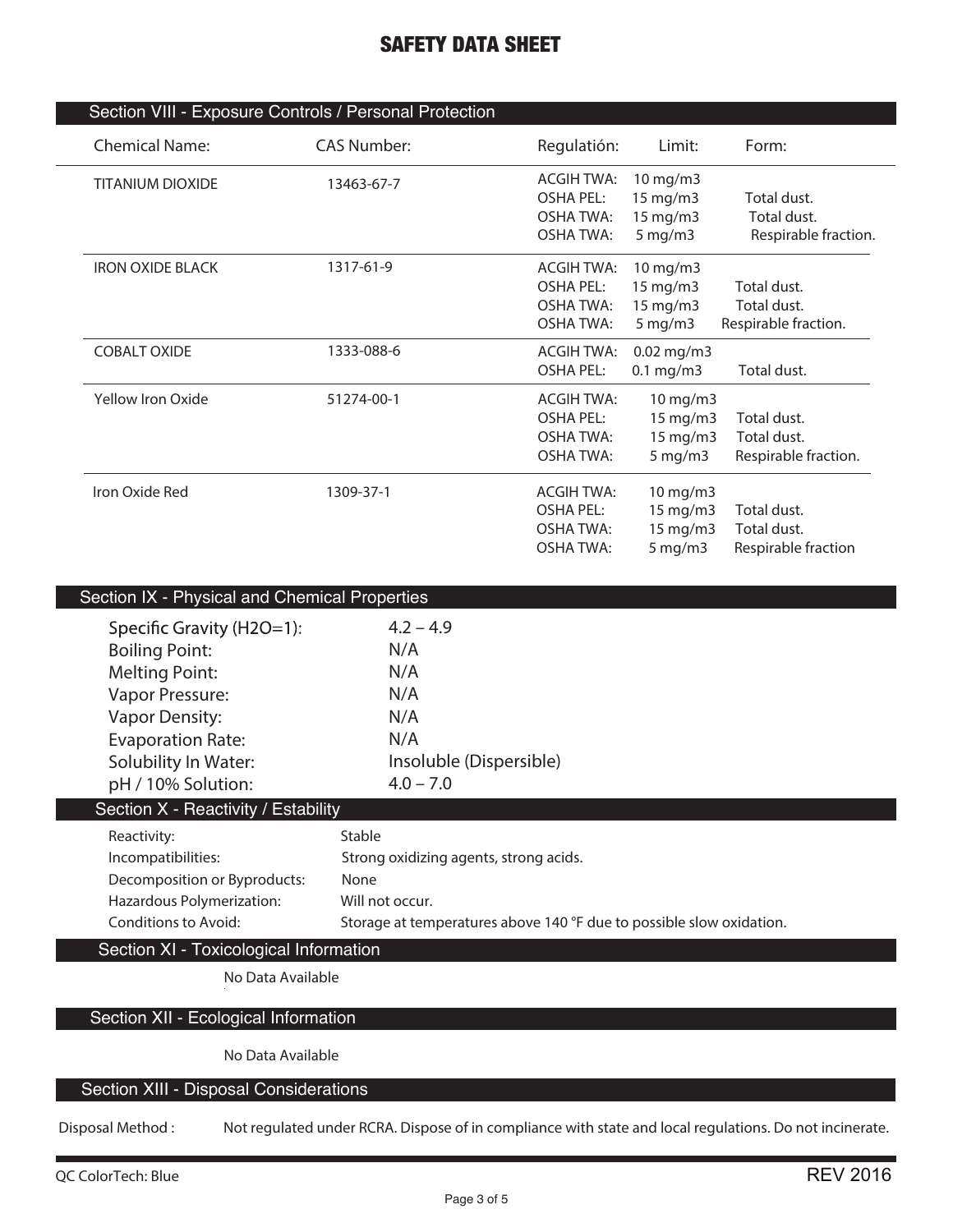### Section XIV - Transportation / Shipping Data

#### DOT Hazard Class:

**Not regulated**

# Section XV - Regulatory Information

#### U. S. Federal Regulations:

**OSHA Standard 29 CFR 1910.1200 requires that information be provided to employees regarding the hazards of chemicals by means of a hazard communication program including labeling, material safety data sheets, training, and access to written records. It is your legal duty to make all information in this**  *Material Safety Data Sheet* **available to your employees.**

#### State Regulations:

**State of California** *Safe Drinking Water and Toxic Enforcement Act of 1986 (Proposition 65);* **WARNING: This product contains one or more chemicals known to the State of California to cause cancer, or birth defects or other reproductive harm.**

International Regulations: **Consult the regulations of the importing country.**

#### Cobalt Oxide 1333-088-6

Hazard symbols: No significant hazard.

Note: The regulatory information given above only indicates the principal regulations specifically applicable to the product described in the safety data sheet. The user's attention is drawn to the possible existence of additional provisions which complete these regulations. Refer to all applicable national, international and local regulations or provisions.

| <b>OSHA Hazardous Components: Titanium Dioxide</b> | Yellow Iron Oxide<br>Iron Oxide Black<br>Iron Oxide Red                                   | 13463-67-7<br>51274-00-1<br>1317-61-9<br>1309-37-1 |
|----------------------------------------------------|-------------------------------------------------------------------------------------------|----------------------------------------------------|
| <b>MASS RTK Components:</b>                        | <b>Titanium Dioxide</b><br><b>Yellow Iron Oxide</b><br>Iron Oxide Black<br>Iron Oxide Red | 13463-67-7<br>51274-00-1<br>1317-61-9<br>1309-37-1 |
| Penn RTK Components :                              | <b>Titanium Dioxide</b><br><b>Yellow Iron Oxide</b><br>Iron Oxide Black<br>Iron Oxide Red | 13463-67-7<br>51274-00-1<br>1317-61-9<br>1309-37-1 |
| NJ RTK Components :                                | Titanium Dioxide<br>Yellow Iron Oxide<br>Iron Oxide Black<br>Iron Oxide Red               | 13463-67-7<br>51274-00-1<br>1317-61-9<br>1309-37-1 |